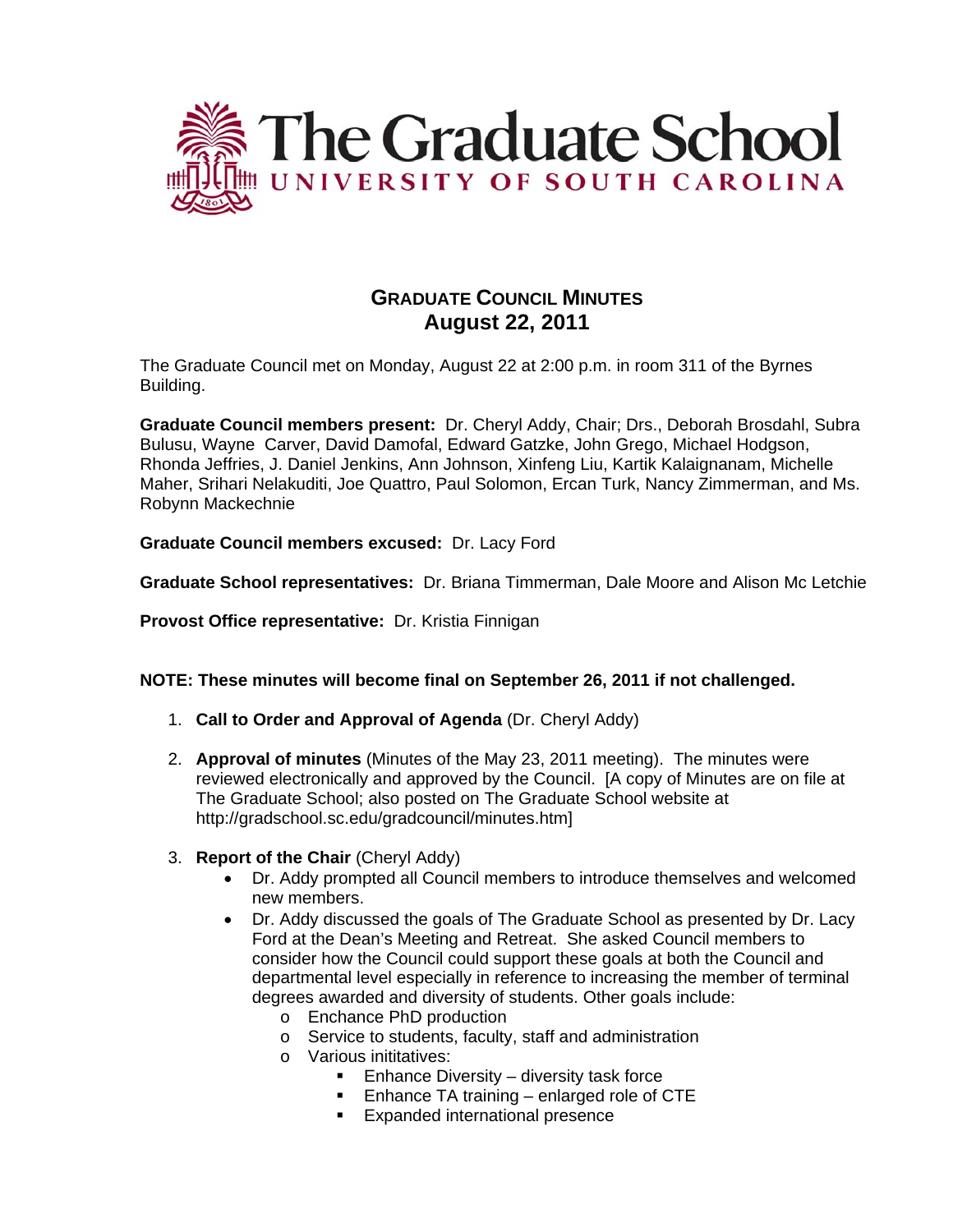- Dr. Addy asked that the Academic Policy and Practices Committee consider reviewing the Graduate Resident Tuition Rate policy of June 25, 2011 to determine if the scope should be widen to include domestic students.
- Dr. Addy proposed that the Academic Policy and Practices Committee revisit the recommendation calling for the creation of the category of Associate Membership to graduate faculty. This policy had been approved previously and sent to the Faculty Senate. Since there appeared to be no action from the Senate, Dr. Addy suggested that the Committee review the policy to see if further action is warranted.
- 4. **Report of the Dean of the Graduate School** (Lacy Ford)
	- No report
- 5. **Report of the Secretary of the Graduate Council/Associate Dean** (Nancy Zimmerman)
	- Dr. Zimmerman reviewed the Committee Membership lists and reminded members of the specific duties of each committee. She asked that the Committees meet by the second week of each month. She also requested that the Committees establish their meeting schedule for the semester immediately after the Council.
	- Dr. Zimmerman advised that the Provost's Office was moving to a new *Bulletin*  publication deadline and freeze date. The new publication deadline would be in December and the *Bulletin* freeze date would be March 1 so that students will have the new *Bulletin* available when registering for Fall classes. There is a phase in schedule for this change that will be distributed at the September meeting by Dr. Finnigan.
- 6. **Report of the Graduate Student Association representative** (Robin Mackechnie)
	- Ms. Mackechnie advised that the Graduate Student Association (GSA) was having its first meeting of the semester on August 23, 2011. It also had plans to host a reception for Dr. Ford on August 31, 2011 (Council members were also invited), a graduate student financial literacy seminar and graduate student health summit.
	- Dr. Zimmerman asked that the GSA survey its membership for opinions and feedback about Dr. Ford's goals and any other issues important to students.
- 7. **Report of the Academic Policy and Practices Committee** (Joseph Quattro)
	- No report
- 8. **Report of the Petitions and Appeals Committee** (Nancy Zimmerman)
	- The Committee has two new matters pending.
- 9. **Report of the 500/600 Level Courses Committee** (Nancy Zimmerman)
	- No report.
- 10. **Report of the Fellowship and Scholarship Committee** (Wayne Carver)
	- No report
- 11. **Report of the Humanities. Social Sciences. Education, and Related Professional Programs Committee** (Deborah Brosdahl)
	- No report